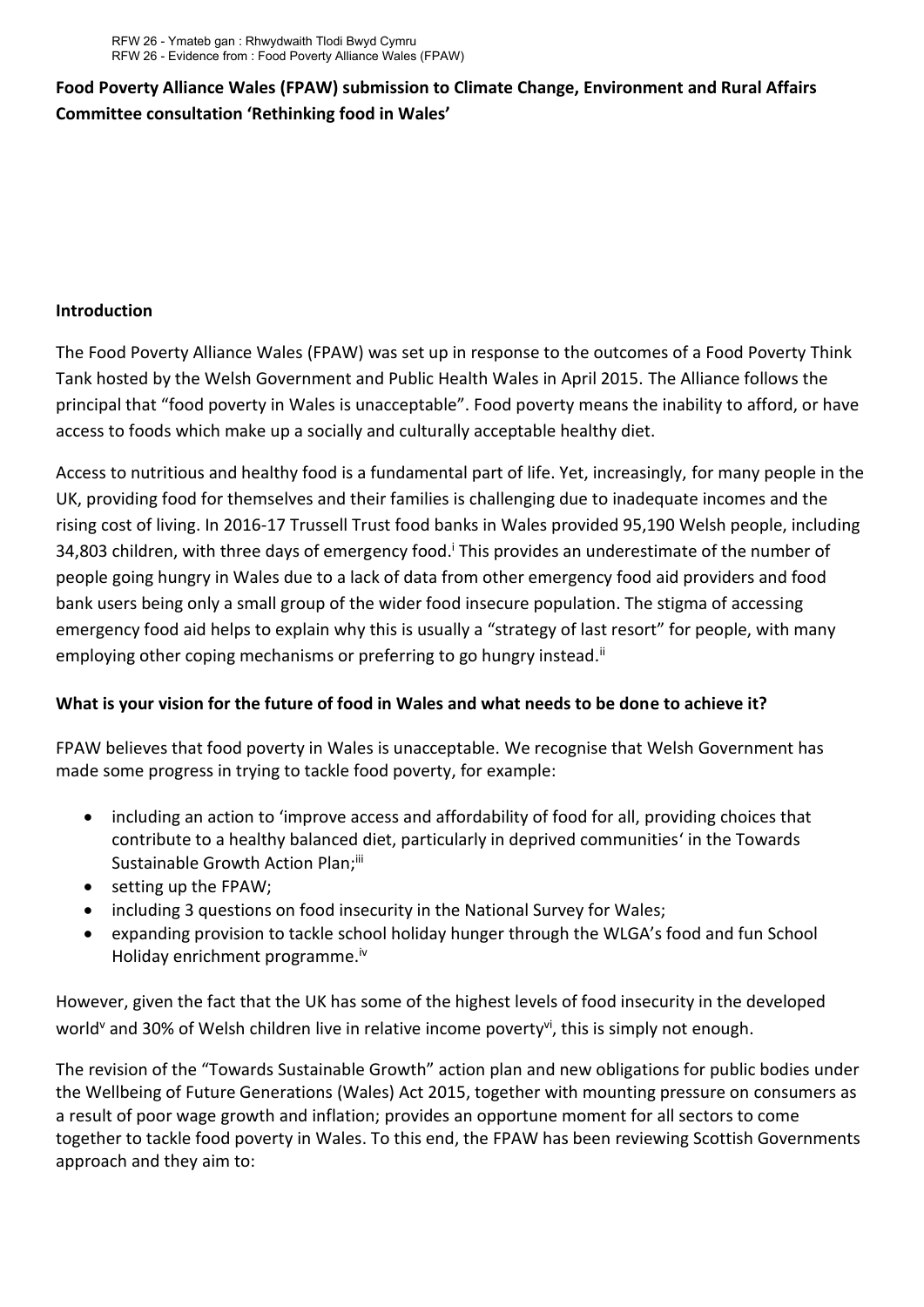- 1. Eradicate the need for food banks from Scotland and shift from delivering food charity to food justice where everyone has access to healthy affordable, nutritious food
- 2. Build a community food movement that promotes the social value of food and supports people at risk of poverty in dignified settings where they can access wider community based activities and support.

To achieve this, the Scottish Government has developed a "Fair Food Fund" of £1m for 2016/17-2017/18 to support projects that give people opportunities to access fresh, healthy food.

The FPAW would like to see the following points incorporated into any future vision for Food and Drink in Wales:

- routinely measuring household food insecurity to understand the full scale of the problem, who is at risk, and identify policy solutions;
- Support for an independent inquiry into childhood food insecurity which hears directly from children;
- A menu of policy measures to tackle the problem including food provision in school holidays, increasing uptake and value of Healthy Start, employment opportunities that offer secure, well paid work, addressing skills gaps in the food industry, improving access to welfare rights advocacy and advice and improving access to the Discretionary Assistance Fund.

In addition, the former Minister for Natural Resources and former Deputy Minister for Farming and Food asked the Public Policy Institute for Wales (PPIW) to provide advice on whether the Welsh Government's Food Strategy was sufficiently comprehensive and up to date. The PPIW worked with two of the UK's leading experts on food policy - Professor Terry Marsden, Sustainable Places Research Institute and Professor Kevin Morgan, School of Geography and Planning at Cardiff University.

Their report<sup>vii</sup> argued that in recent years there has been growing recognition of the relevance of food policy to wider policy goals and to well-being. They recognised, for example, increasing concern about food poverty, poor diet and the reduction in the number of independent farm businesses. They argued that these factors made a comprehensive and holistic approach to food policy more important than ever requiring a clear vision backed by action to secure more healthy and sustainable diets for all and monitoring of progress in achieving this.

The report argues that the link to well-being means that food needs to be at the centre of public policy. It recommends:

- providing support for farmers to produce less intensive, more sustainable, and higher food quality products through more diversified sets of supply chains;
- placing sustainable diets at the heart of food and nutritional policy by adopting successful public health interventions such as Food for Life and bolstering public sector food procurement and catering provision;
- progressing research and development on sustainable production and consumption systems;
- supporting the community food sector;
- monitoring food policy outcomes in line with the Well-being of Future Generation Act goals;
- creating a full Welsh Government Cabinet Minister for Food; and creating an active network of food sector Partnership Boards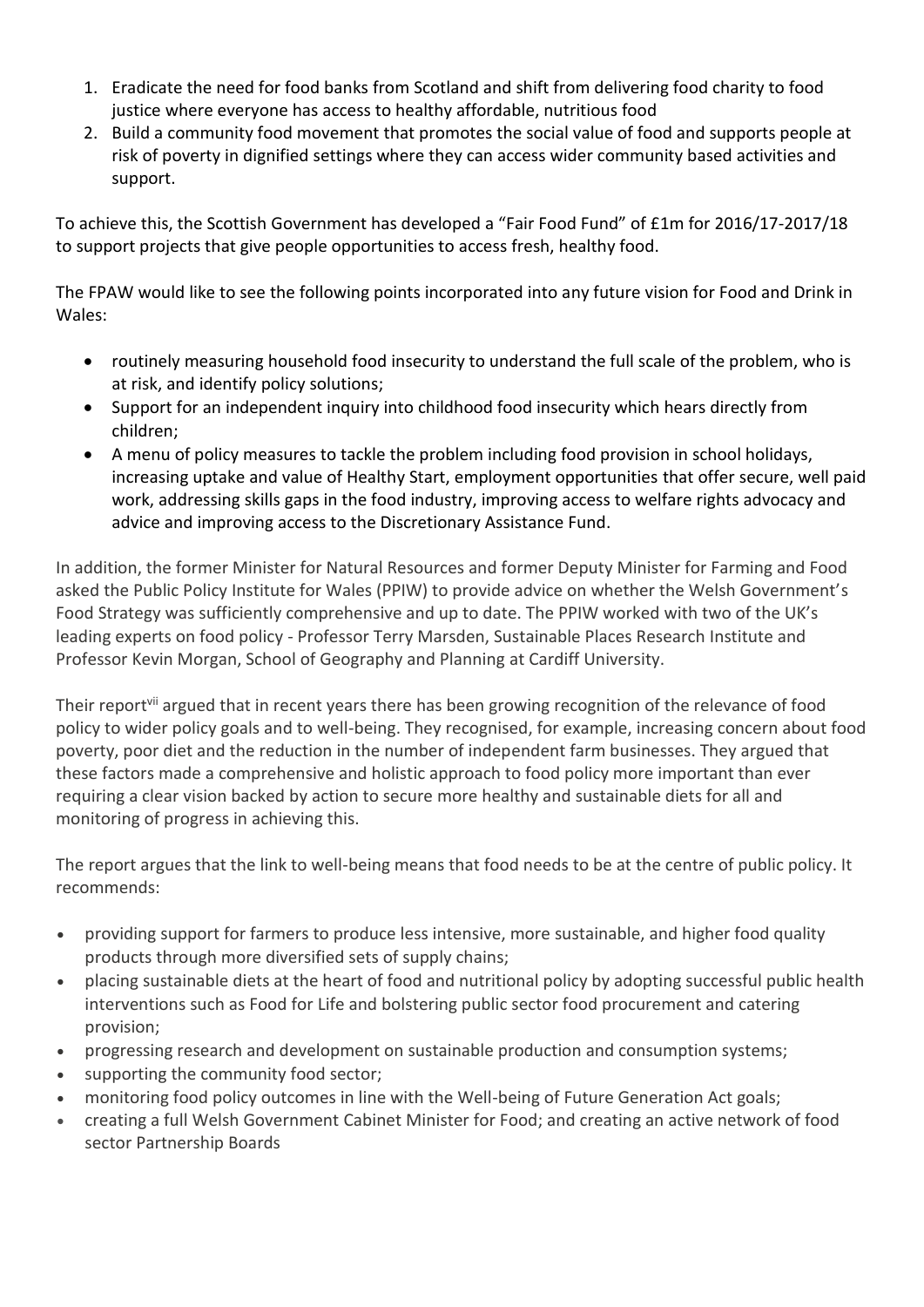## **How can we rethink food so that we have:**

**Healthy, locally produced food that is accessible and affordable;**

Many of the initiatives that Welsh Government initiated to support access to healthy affordable food are no longer gaining Welsh Government core support (for example the Rural Regeneration Unit's fruit and veg co-op scheme and more recently the impending loss of Community First teams which support communities vulnerable to food insecurity.

The Nutrition Skills for Life™ training programme, funded by Welsh Government since 2006, has been embedded into many Communities First cluster work plans across Wales in the past decade. It aims to build community capacity to support healthy eating, a key determinant of health and wellbeing. This is achieved through training community workers to pass on evidence based nutrition messages to communities that they work with and providing support for the development of community nutrition initiatives. Good nutrition and healthy weight is essential to mitigate against the risk of child and adult obesity and other chronic conditions including type 2 diabetes, cardiovascular disease, high blood pressure, some cancers, osteoarthritis and depression. Good health enhances quality of life, increases capacity for learning, strengthens families and communities and improves workforce productivity.<sup>viii</sup> The phasing out of Communities First has resulted in a significant loss of trained staff and reduced capacity to deliver community food and nutrition initiatives such as accredited nutrition courses, practical food skills courses (Get Cooking and Come and Cook/Dewch i Goginio) and the structured weight management programme Foodwise for Life. It will result in reduced activity, for example, at Level 1 of the All Wales Obesity Pathway<sup>ix</sup> at a time when Welsh Government has committed to developing a national obesity strategy.<sup>x</sup> The withdrawal of these programmes from deprived areas will impact on the health and wellbeing of present and future generations, particularly our most vulnerable citizens in Wales, and will widen diet related inequalities in health.

The role of the third sector in helping to address the availability and accessibility of food needs to be recognised. For example, FareShare Cymru works with over 200 charities and community organisations across South Wales and in 2016-17 redistributed enough food to contribute to over 1.5 million meals to organisations that help feed people in need. It is estimated that this food saved the third sector circa £500,000 which many of the organisations are able to divert back into their vital frontline services or enable them to continue to provide their food services.

Surplus food is only part of the solution, but the impact that FareShare Cymru and its community food members (CFMs) have is important to recognise. Research<sup>xi</sup> by NatCen for FareShare UK highlights the key improvements to the physical and mental well-being of clients who are able to access a more nutritious and balanced diet as a result of Fareshare food distribution to CFMs:

- 59% of clients say they eat more fruit and vegetables since accessing the CFM
- 53% of clients say their physical strength has increased since getting food at the CFM
- 52% say that their energy levels have increased
- 87% say that eating a meal at the service has a positive impact on how they feel
- 92% say that being able to have a meal at the service helps them 'face the day ahead'
- 82% say it makes them feel part of a community
- 29% say that what they enjoy most about eating at the CFM is socialising.